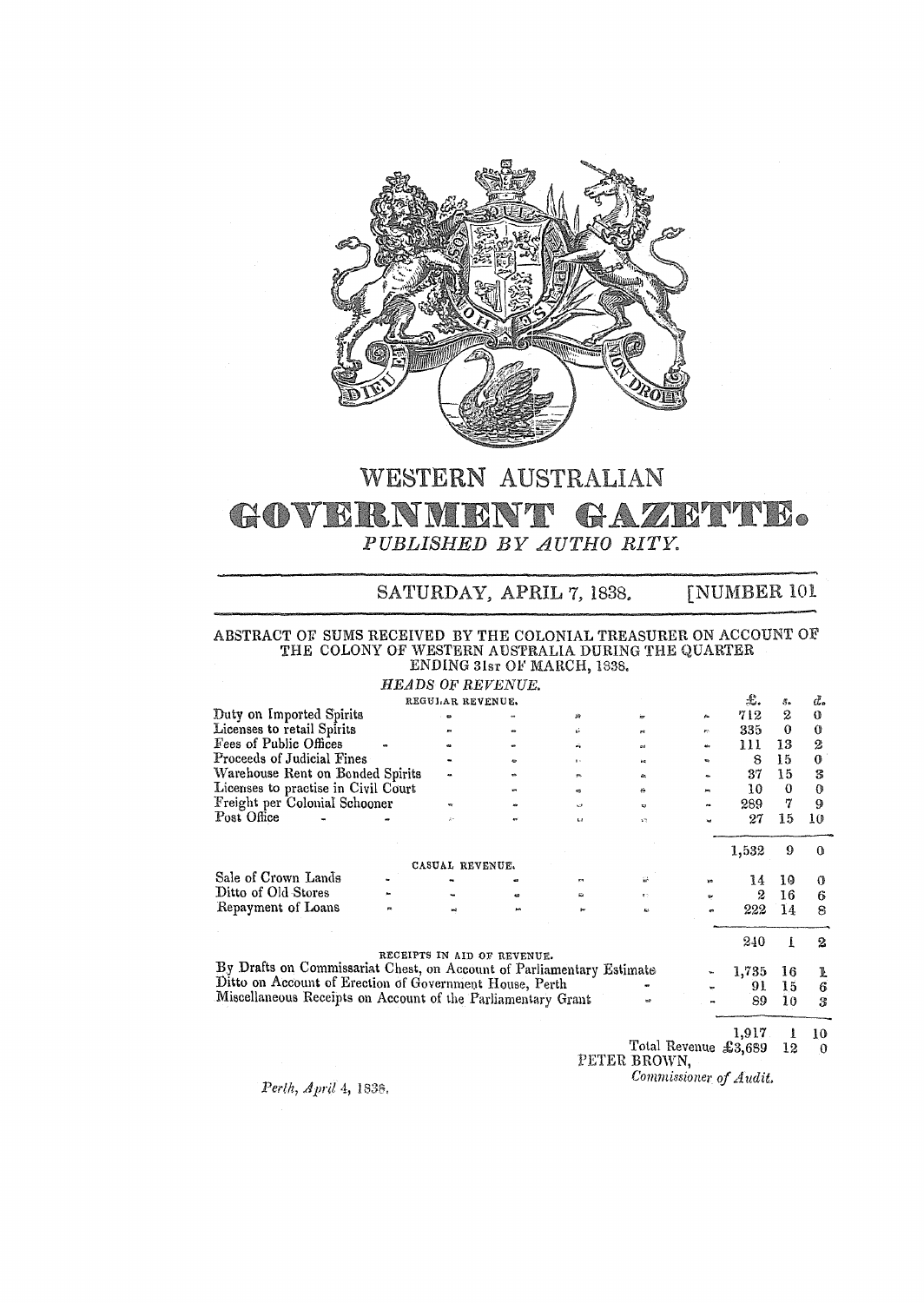# [ 168]

#### STATEMENT OF DISBURSEMENTS MADE BY THE COLONIAL TREASURER ON ACCOUNT OF THE COLONY OF WESTERN AUSTRALIA FOR THE QUARTER ENDING 31sT MARCH, 1538.

|                                                                           |                                  | SALARIES.           |  |              |                | £.      | s.       | d.               |
|---------------------------------------------------------------------------|----------------------------------|---------------------|--|--------------|----------------|---------|----------|------------------|
| Governor's Office                                                         |                                  |                     |  |              | 0              | 237     | 10       | 0                |
| Colonial Secretary's Office                                               |                                  |                     |  |              |                | 156     | 5        | 0                |
| Survey Office                                                             |                                  |                     |  |              | es             | 150     | 0        | 0                |
| Colonial Chaplain                                                         |                                  |                     |  |              |                | 62      | 10       | 0                |
| Commissioner of Civil Court                                               |                                  |                     |  |              | ۰              | 75      | 0        | 0                |
| Advocate-General                                                          |                                  |                     |  |              | ė.             | 75      | 0        | 0                |
| Colonial Surgeon                                                          |                                  |                     |  |              |                | 68      | 8        | 9                |
|                                                                           |                                  |                     |  |              |                | 25      | 0        | 0                |
| Sheriff                                                                   |                                  |                     |  |              |                | 25      | 0        | 0                |
| Clerk of the Peace, in lieu of all Fees                                   |                                  |                     |  |              |                | 25      |          |                  |
| Registrar Clerk of Civil Court, ditto                                     |                                  |                     |  |              |                |         | 0        | 0                |
| Commandant                                                                |                                  |                     |  |              | $\bullet$      | 45      | 0        | 0                |
| Treasurer                                                                 |                                  |                     |  |              |                | Ħ       | 5        | 0                |
| Registrar of Deeds                                                        |                                  |                     |  |              |                | 25      | 0        | $\bf{0}$         |
| Collector of Revenue                                                      |                                  |                     |  |              |                | 50      | 0        | 0                |
| Resident, Fremantle                                                       |                                  |                     |  |              |                | 25      | 0        | 0                |
| Ditto, Guildford                                                          |                                  |                     |  |              |                | 25      | 0        | 0                |
| Ditto, York                                                               |                                  |                     |  |              |                | 27      | 10       | 0                |
| Ditto, Ditto, Half-pay during absence                                     |                                  |                     |  |              |                | 56      | 11       | 0                |
| Ditto, Williams'                                                          |                                  |                     |  |              |                | 25      | 0        | 0                |
| Ditto, Augusta, Half-year                                                 | œ                                |                     |  |              |                | 50      | 0        | 0                |
| Harbour Master, Fremantle                                                 |                                  |                     |  |              |                | 25      | 0        | 0                |
| Albany, back pay<br>Ditto,                                                |                                  |                     |  |              |                | 58      | 6        | 8                |
| Schoolmasters                                                             |                                  |                     |  |              |                | 20      | 13       | 10               |
| Civil Engineer                                                            |                                  |                     |  |              |                | 50      | 0        | 0                |
| Gaoler, Fremantle                                                         |                                  |                     |  |              |                | 25      | $\bf{0}$ | 0                |
| Constables                                                                |                                  |                     |  |              |                | 25      | 0        | 0                |
|                                                                           |                                  |                     |  |              |                |         |          |                  |
|                                                                           |                                  |                     |  |              |                |         | $\bf{0}$ | 3                |
|                                                                           |                                  |                     |  |              |                | 1,444   |          |                  |
|                                                                           |                                  | INCIDENTAL CHARGES. |  |              |                |         |          |                  |
| Surveys and Explorations                                                  |                                  |                     |  |              |                | 146     | 17       | 11               |
| Roads and Bridges                                                         |                                  |                     |  |              |                | 151.    | 13       | ı                |
| <b>Mounted Police</b>                                                     |                                  |                     |  |              |                | 81      | 11       | Ű                |
| Collection of Revenue                                                     |                                  |                     |  |              |                | $103\,$ | 14       | 0                |
| Administration of Justice                                                 |                                  |                     |  |              | o              | 127     | 10       | 4                |
| Relief to the Destitute                                                   |                                  |                     |  |              |                | 32      | 5        | 8                |
| Native Tribes                                                             |                                  |                     |  |              |                | 43      | 11       | $\boldsymbol{6}$ |
| Maintenance of Colonial Vesseí                                            |                                  |                     |  |              |                | 429     | 2        | 4                |
| Printing and Stationery                                                   |                                  |                     |  |              |                | 55      | 9        | 0                |
| Rent of Survey Office                                                     |                                  |                     |  |              |                | 17      | 10       | 0                |
| Allowance of Lodging Money to Colonial Chaplain                           |                                  |                     |  |              |                | 12      | 10       | 0                |
| Post Office, Department                                                   |                                  |                     |  |              | $\blacksquare$ | 37      | 12       | 6                |
| <b>Erection of Public Offices</b>                                         |                                  |                     |  |              |                | 130     | $\bf{0}$ | 0                |
| Alterations and Additions Government House                                |                                  |                     |  |              |                | 91      | 15       | 6                |
| Repayment to Commissariat on Account of Expedition to Shark's Bay in 1834 |                                  |                     |  |              |                | 380     | 12       | 8                |
|                                                                           |                                  |                     |  |              |                |         |          |                  |
|                                                                           |                                  |                     |  |              |                | 1,841   | 15       | 6                |
|                                                                           | MISCELLANEOUS SERVICES AS UNDER. |                     |  |              |                |         |          |                  |
| Additional Pay to Clerks and Messengers                                   |                                  |                     |  |              |                | 33      | 15       | 0                |
| Medical Attendance on Prisoners, &c., Fremantle, 5 Months                 |                                  |                     |  |              |                | 12      | 10       | 0                |
| Expenses in making up Annual Returns                                      |                                  |                     |  |              |                |         |          |                  |
|                                                                           |                                  |                     |  |              |                | 6       | 19       | 0                |
| Sundry Work at Public Offices and Court-House                             |                                  |                     |  |              |                | 6       | 16       | 6                |
| Beacons for Bar at Fremantle                                              |                                  |                     |  |              |                | 6       | 15       | 0                |
| Medicines and Horse Hire, Colonial Surgeon                                |                                  |                     |  |              |                | 6       | 2        | 9                |
| Travelling Expenses, Civil Engineer                                       |                                  |                     |  |              |                | 2       | 2        | 0                |
| Petty Contingencies                                                       |                                  |                     |  |              |                | 4       | 9        | $10\,$           |
|                                                                           |                                  |                     |  |              |                |         |          |                  |
|                                                                           |                                  |                     |  |              |                | 79      | 10       | L                |
|                                                                           |                                  |                     |  | <b>Jierr</b> |                | ممم مہ  |          |                  |

Total Expenditure  $\pounds 3,365$  5 10 PETER BROWN,

Perth, April 4, 1838.

*Commissioner of Audit,*